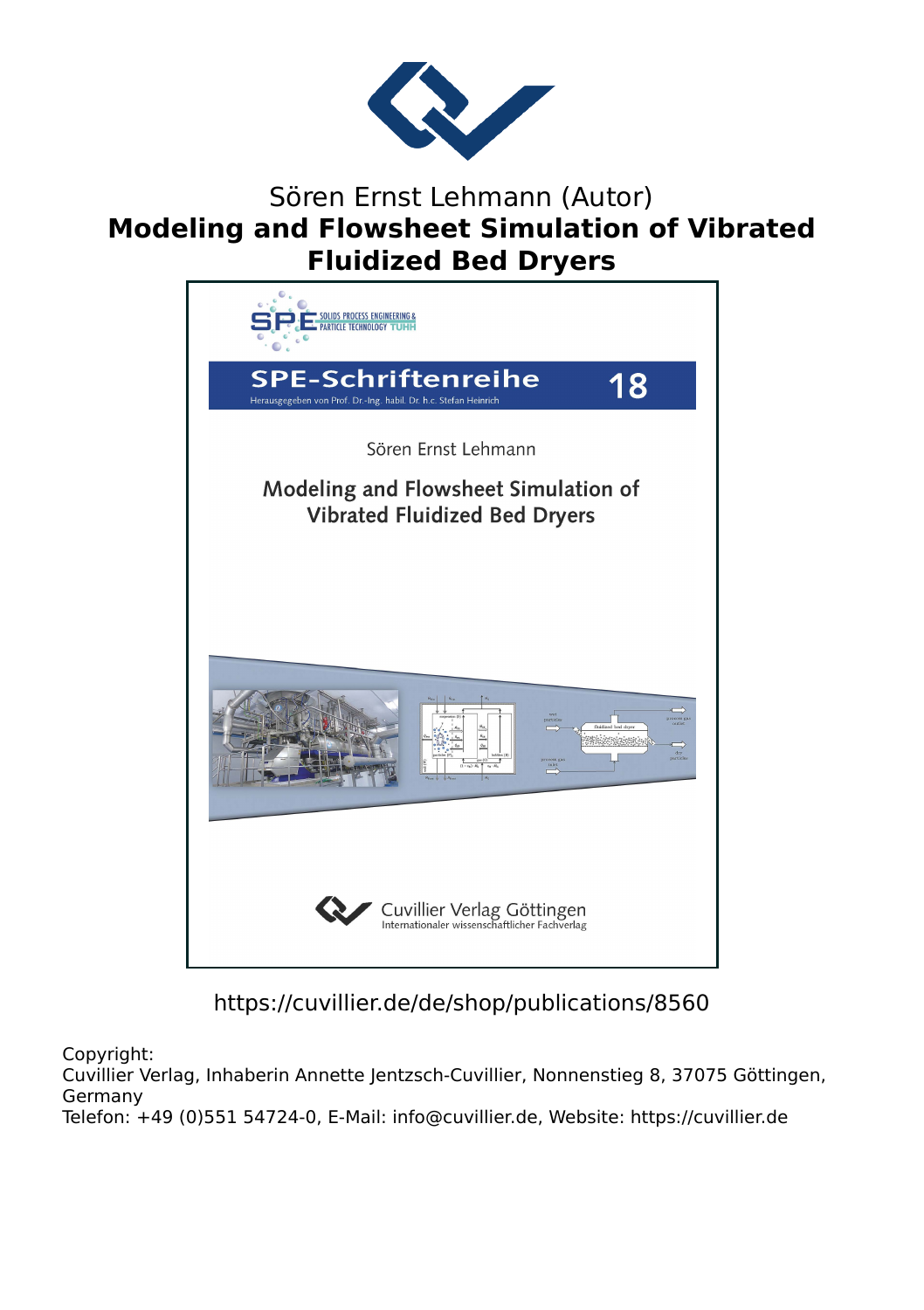## **Contents**

| Acknowledgment<br>i |     |              |                                                                                             |                |  |  |  |  |
|---------------------|-----|--------------|---------------------------------------------------------------------------------------------|----------------|--|--|--|--|
| Abstract            |     |              |                                                                                             |                |  |  |  |  |
| Contents<br>iii     |     |              |                                                                                             |                |  |  |  |  |
| Symbols<br>vi       |     |              |                                                                                             |                |  |  |  |  |
| 1                   |     | Introduction |                                                                                             |                |  |  |  |  |
|                     | 1.1 |              |                                                                                             | $\mathbf{1}$   |  |  |  |  |
|                     |     | 1.1.1        |                                                                                             | $\overline{4}$ |  |  |  |  |
|                     |     | 1.1.2        |                                                                                             | 6              |  |  |  |  |
|                     | 1.2 |              |                                                                                             | $\overline{7}$ |  |  |  |  |
|                     | 1.3 |              | Objectives and Strategy $\dots \dots \dots \dots \dots \dots \dots \dots \dots \dots \dots$ | 8              |  |  |  |  |
|                     | 1.4 |              |                                                                                             | 9              |  |  |  |  |
| $\bf{2}$            |     |              | Modeling of Fluidized Beds                                                                  | 11             |  |  |  |  |
|                     | 2.1 |              | Modeling of Fluidized Bed Hydrodynamics                                                     | 11             |  |  |  |  |
|                     |     | 2.1.1        |                                                                                             | 11             |  |  |  |  |
|                     |     | 2.1.2        |                                                                                             | 14             |  |  |  |  |
|                     |     | 2.1.3        | Vibrated Fluidized Beds                                                                     | 16             |  |  |  |  |
|                     |     | 2.1.4        |                                                                                             | 18             |  |  |  |  |
|                     | 2.2 |              |                                                                                             |                |  |  |  |  |
|                     |     | 2.2.1        | Characteristic Drying Curve                                                                 | 26             |  |  |  |  |
|                     |     | 2.2.2        |                                                                                             | 27             |  |  |  |  |
| 3                   |     |              | <b>Experimental Methods</b>                                                                 | 31             |  |  |  |  |
|                     | 3.1 |              |                                                                                             | 31             |  |  |  |  |
|                     |     | 3.1.1        |                                                                                             | 31             |  |  |  |  |
|                     |     | 3.1.2        |                                                                                             | 33             |  |  |  |  |
|                     |     | 3.1.3        |                                                                                             | 34             |  |  |  |  |
|                     |     | 3.1.4        |                                                                                             | 35             |  |  |  |  |
|                     |     | 3.1.5        | Specific Surface Area                                                                       | 38             |  |  |  |  |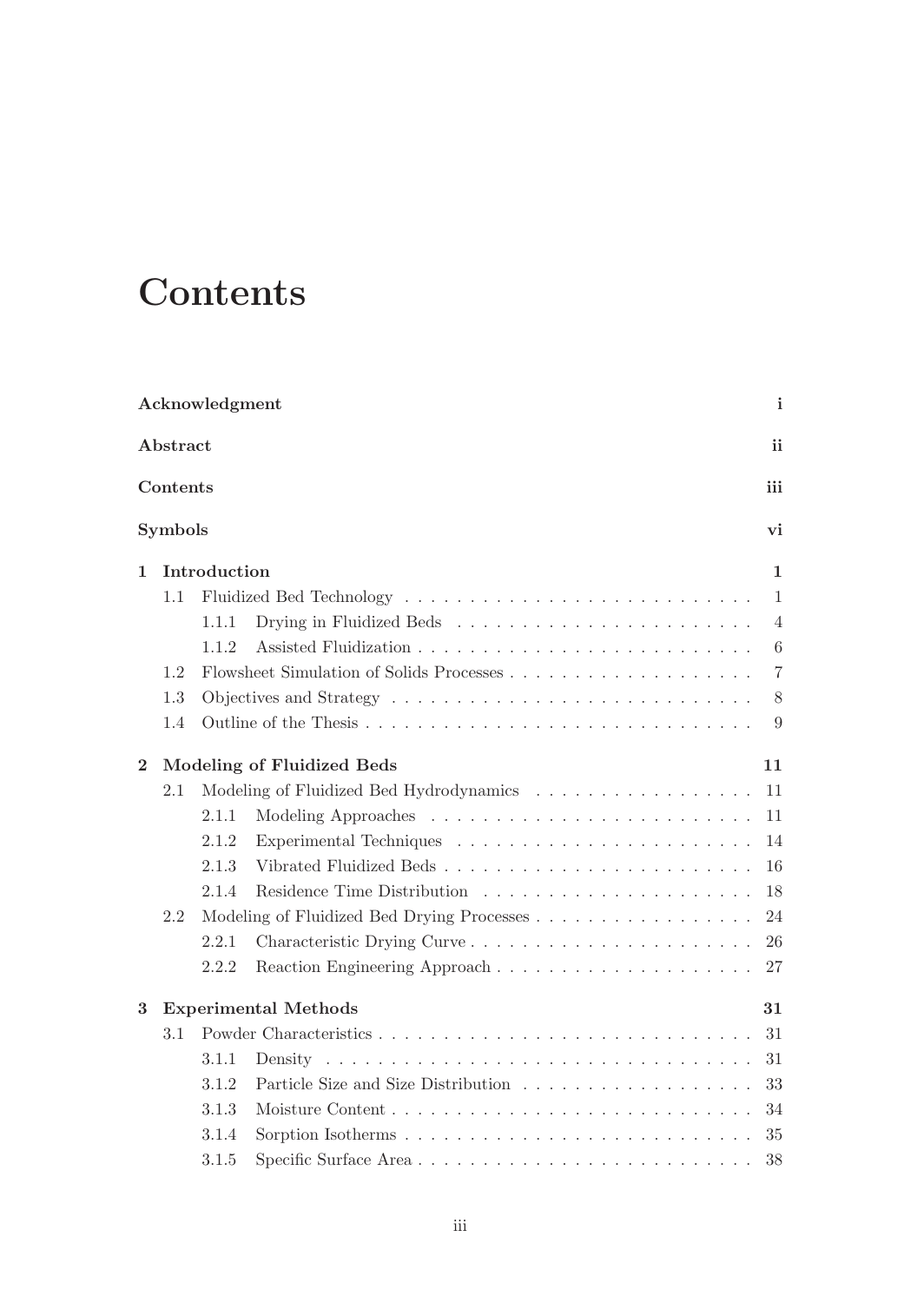|   | 3.2 |                                 |                                                                                               | 41 |  |  |  |
|---|-----|---------------------------------|-----------------------------------------------------------------------------------------------|----|--|--|--|
|   | 3.3 |                                 |                                                                                               | 41 |  |  |  |
|   |     | 3.3.1                           |                                                                                               | 43 |  |  |  |
|   |     | 3.3.2                           |                                                                                               | 46 |  |  |  |
|   |     | 3.3.3                           |                                                                                               | 49 |  |  |  |
|   |     | 3.3.4                           |                                                                                               | 53 |  |  |  |
|   |     | 3.3.5                           | Hydrodynamics and Bubble Characteristics                                                      | 54 |  |  |  |
|   |     | 3.3.6                           |                                                                                               | 56 |  |  |  |
|   | 3.4 |                                 |                                                                                               | 58 |  |  |  |
|   |     | 3.4.1                           |                                                                                               | 58 |  |  |  |
|   |     | 3.4.2                           |                                                                                               | 58 |  |  |  |
| 4 |     | 61<br>Model Development         |                                                                                               |    |  |  |  |
|   | 4.1 |                                 | Hydrodynamics of Cohesive Powders under Vibration $\ldots \ldots \ldots \ldots$               | 61 |  |  |  |
|   |     | 4.1.1                           |                                                                                               | 62 |  |  |  |
|   |     | 4.1.2                           |                                                                                               | 63 |  |  |  |
|   | 4.2 |                                 |                                                                                               | 65 |  |  |  |
|   |     | 4.2.1                           |                                                                                               | 66 |  |  |  |
|   |     | 4.2.2                           | Influence of Particle Mass Flow and Bed Height                                                | 69 |  |  |  |
|   |     | 4.2.3                           |                                                                                               | 69 |  |  |  |
|   |     | 4.2.4                           |                                                                                               | 73 |  |  |  |
|   | 4.3 |                                 |                                                                                               | 76 |  |  |  |
|   |     | 4.3.1                           | Applicability of the Reaction Engineering Approach on Fluidized                               |    |  |  |  |
|   |     |                                 |                                                                                               | 76 |  |  |  |
|   |     | 4.3.2                           | Reaction Engineering Approach Curves for Modeling of Fluidized                                |    |  |  |  |
|   |     |                                 |                                                                                               | 81 |  |  |  |
|   | 4.4 |                                 |                                                                                               | 84 |  |  |  |
|   |     | 4.4.1                           |                                                                                               | 84 |  |  |  |
|   |     | 4.4.2                           |                                                                                               | 89 |  |  |  |
| 5 |     | <b>Simulation Results</b><br>93 |                                                                                               |    |  |  |  |
|   | 5.1 |                                 |                                                                                               | 93 |  |  |  |
|   |     | 5.1.1                           | Validation for Geldart D Particles 94                                                         |    |  |  |  |
|   |     | 5.1.2                           | Validation for Geldart B Particles 98                                                         |    |  |  |  |
|   |     | 5.1.3                           | Validation for Dryer Geometries and Vibration $\hfill\ldots\ldots\ldots\ldots\ldots\ldots105$ |    |  |  |  |
|   |     | 5.1.4                           | Validation for Geldart A Particles 110                                                        |    |  |  |  |
|   | 5.2 |                                 |                                                                                               |    |  |  |  |
|   |     | 5.2.1                           |                                                                                               |    |  |  |  |
|   |     | 5.2.2                           |                                                                                               |    |  |  |  |
|   |     | 5.2.3                           |                                                                                               |    |  |  |  |
|   |     | 5.2.4                           | Heat Transfer - Dryer to Environment 120                                                      |    |  |  |  |
|   |     | 5.2.5                           |                                                                                               |    |  |  |  |